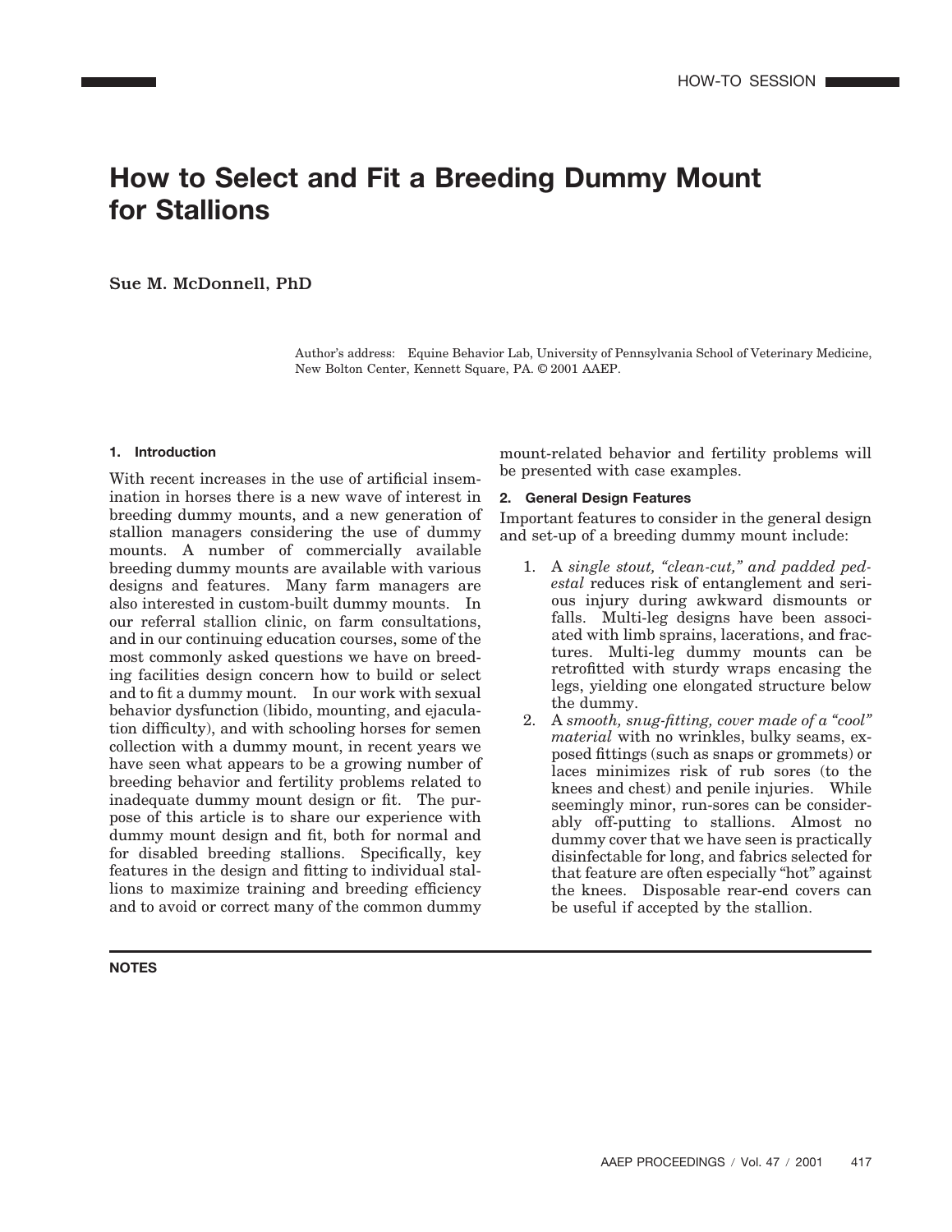HOW-TO SESSION

- 3. *Modest padding* will soften the mount and dampen the sound of the stallion hitting the dummy mount. A hollow sound can be offputting initially, particularly for novice breeders.
- 4. *Sturdy construction* without rattles and clunks and the associated movement as the stallion mounts considerably improves efficiency of training for many stallions.
- 5. The *position of the dummy within the breeding space* can significantly enhance or deter acceptance of a dummy mount. In general, stallions do best with ample front and side clearance and ample head room (14 feet or higher for most breeds). Windows, light fixtures, and other objects on walls or ceilings near the dummy can produce distracting glares or reflections that delay training. Stallions often respond to their image reflected in a window or mirror as if it were a competing stallion.
- 6. *Especially good footing* can enhance a stallion's apparent "trust" and ease of mounting and dismounting of a dummy mount. Nonslip and quiet floors improve training and efficiency. Some cushion to the footing reduces the risk of injury should the stallion fall. Sand and other loose materials at foot can be kicked up into the artificial vagina, adversely affecting behavior and contaminating semen.
- 7. *Grasping grooves* that are built in (or formed with use) can enhance the stallion's ability to lock in the forelegs for breeding. Similarly leather *mane gripping strips* can help a stallion maintain a good coupled position on a dummy.
- 8. The *angle of the barrel,* whether level or at a slight angle sloping up from the tail to the head, does not appear to be an essential feature, if the dummy height at the tail is otherwise well fitted to the stallion.
- 9. *Other accoutrements,* such as a tail, mane, or head to make the dummy possibly more natural looking are generally unnecessary. They can increase risk of injury and get in the way. If they are a part of the design, we recommend that they are removable.
- 10. *Self-service dummies* (with a built-in artificial vagina) can work well for some stallions. When they work they reduce the collection of semen to a one-person operation. However, in our experience, self-service dummies typically do not meet many of these key features. Penis injuries and behavior problems are probably more common with self-serve dummies than for those requiring hand-held artificial vaginas. The hollow sound typical of self-serve dummies and rattle of the artificial

vagina within its housing are factors that are often judged to delay stallion acceptance of a dummy mount.

- 11. *Adjustable height or angle dummy mounts* are also useful, but are difficult to accomplish without introducing problems of movement and rattle. For adjustable designs, a good range that will fit almost all light and heavy horses and large ponies if 48 to 68 in. An angled dummy mount positioned for mounting either end can effectively achieve two heights (Fig. 1).
- 12. *"Stretch limo" dummy mounts,* with a barrel longer than 6 to 8 feet, are used to accommodate the stallions that are tough to hold back squarely in normal breeding position. They allow ample length for the stallion to advance up the side while thrusting. In our experience these have been associated with sore backs and ejaculation problems, presumably as a result of the stallion thrusting with his back curved. Stallions can be squared up at the back of the dummy so that they don't advance up the side.
- 13. *Cutout slots or shelves* at the hip area to accommodate the larger models of hand-held artificial vagina seldom are judged useful and are often associated with penile injuries. A wedge-shaped modification from the hip to the tail may be more efficient.



Fig. 1. Use either end of a dummy mount with angled barrel to accommodate stallions of different heights.